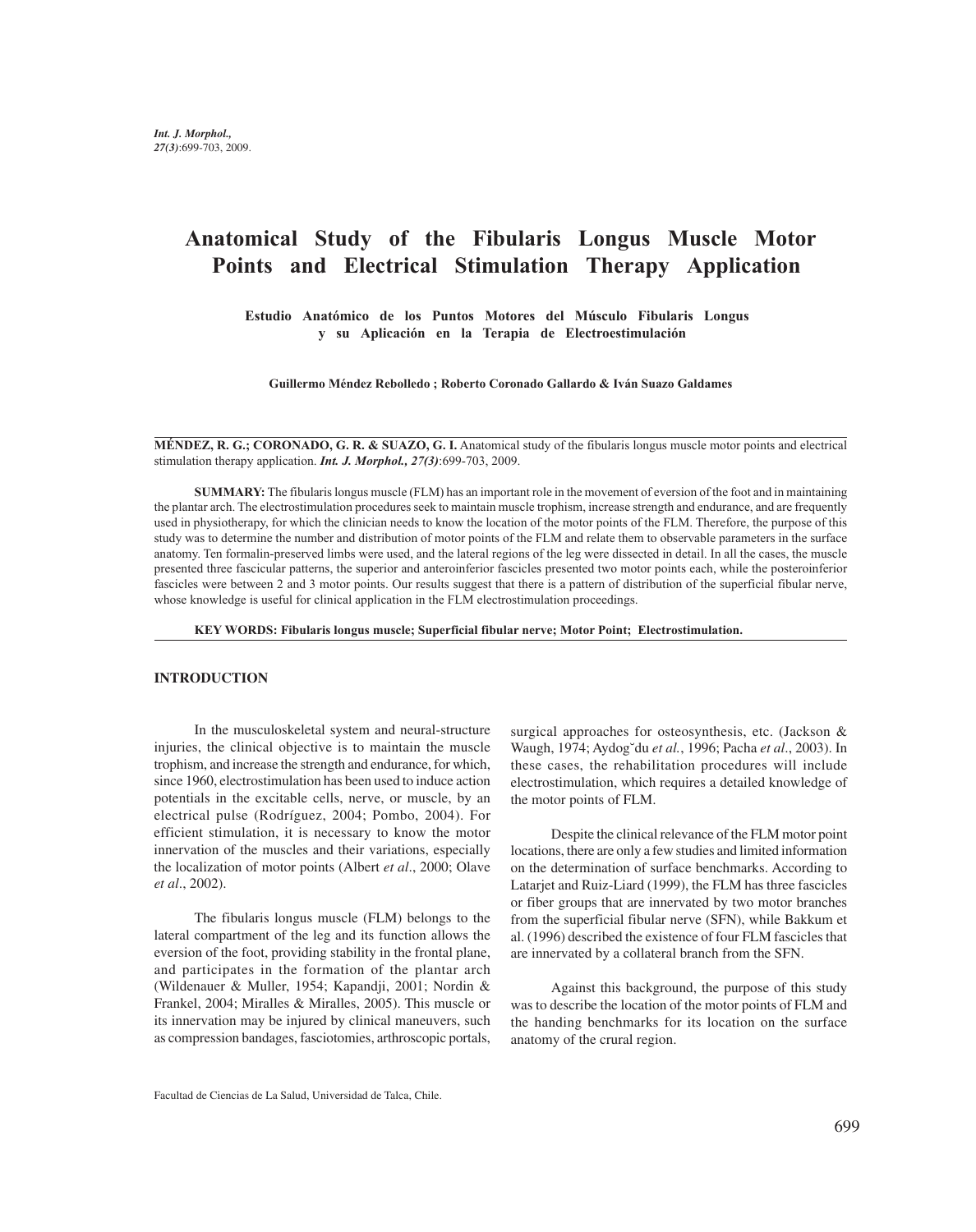#### **MATERIAL AND METHOD**

We used 10 lower limbs of adult cadavers (6 left and 4 right) of both genders (1 woman and 4 men), aged 45–65 years, fixed and preserved in 10% formalin solution, provided for academic purposes by the Morphology laboratory, Universdad de Talca and Laboratory of Anatomy of the Universidad de la Frontera. The lower limbs were well-preserved without evidence of lesions in the knee, crural, talocrural, and foot regions.

The lower limbs were placed in an intermediate position between the supine and lateral positions, so that the lateral compartment of the leg was in a better position to dissection (Pelozo, 2000). The skin and the subcutaneous tissue were withdrawn for the purpose of accessing the muscles of the lateral compartment of the leg, exposing the tip of the fibula head and the distal part of the lateral malleolus. The nerve was exposed through common fable resection of the related structures, from the popliteal fossa and its path through the lateral zone of the leg, to the upper end of the FLM, and then was moved medially, accessing the SFN, its muscular branches, and FLM motor points (Fig. 1).

Each motor point was marked with pins projecting its location on the muscle surface, and the displaced muscle was sutured in its anatomic position, showing only the projections of each motor point (Figs. 2 A and B).

Later, a line was drawn between the head of the fibula to the distal portion of the lateral malleolus (HML), and one perpendicular line to it, which made contact with the motor points marked with pins, was measured using a digital caliper (0.01 mm) (Fig. 3).

The results were processed by the statistical program, SPSS15.0 that calculated the descriptive statistics.

#### **RESULTS**

In all the limbs analyzed in this study, the FLM was innervated by the SFN, which gave 2 or 3 principle branches to the muscle groups that provided a variable number of nerve branches, resulting in 7–9 motor points.

In the group of superior fibers, 3 motor points for each FLM were found, and the average distance to the HML line was 5.66 mm (SD: 7.3 mm). In the anteroinferior fibers, 2 motor points foreach FLM were observed, and the average distance to the HML line was 8.55 mm (SD: 10.9 mm). In the FLM posteroinferior fibers, 7 muscles presented 3 motor points, and 3 of them had 2 motor points. In this group of fibers, the motor points were located anterior and posterior to the HML line, and the average distance to the motor



Fig. 1. Proximal desinsertion of fibularis longus muscle moved medially.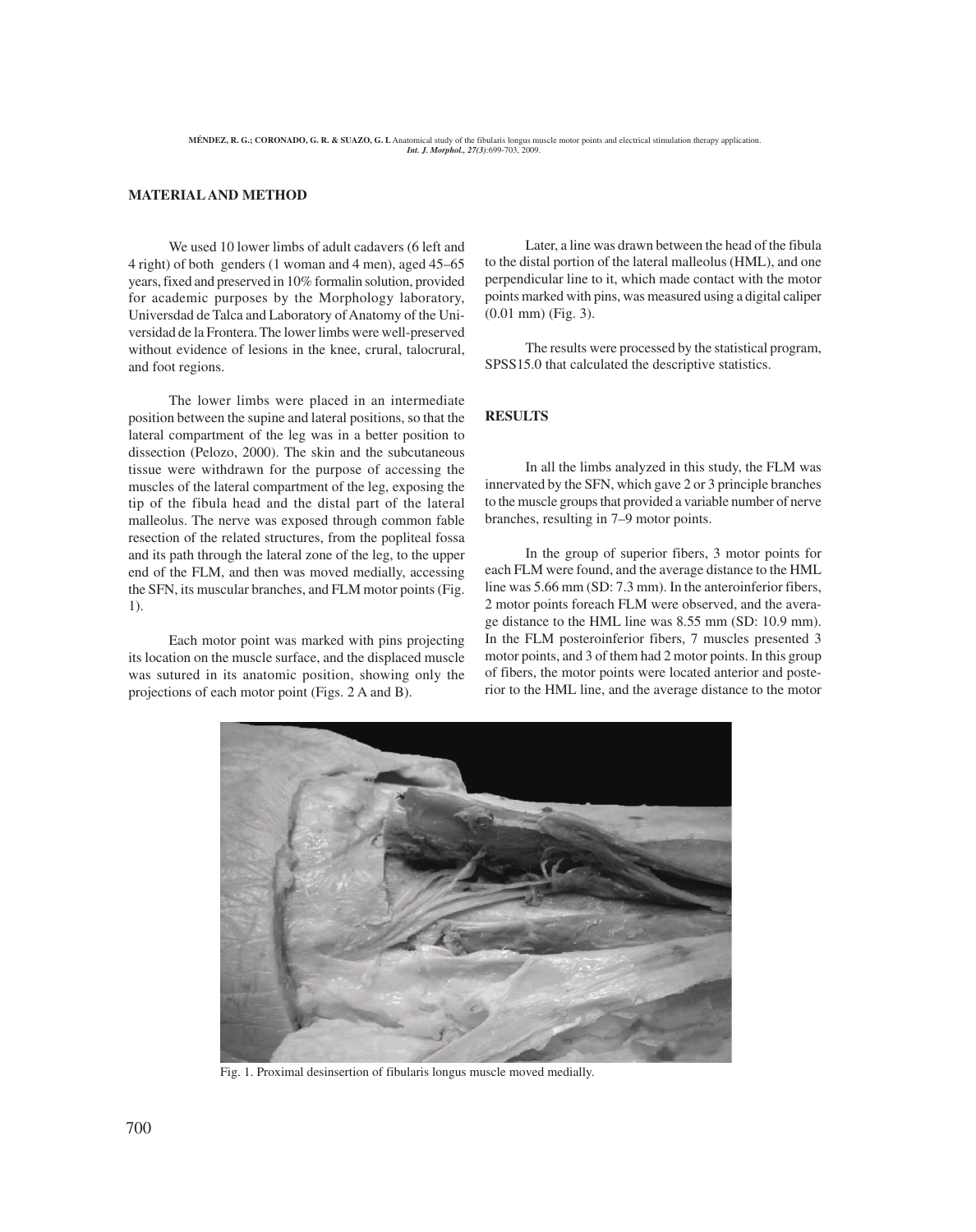**MÉNDEZ, R. G.; CORONADO, G. R. & SUAZO, G. I.** Anatomical study of the fibularis longus muscle motor points and electrical stimulation therapy application. *Int. J. Morphol., 27(3)*:699-703, 2009.





Fig. 2. A. Fibularis longus muscle displaced with each motor point marking and designed by a pin to the surface. B: Fibularis longus muscle repositioned only showing the projections of the pins on the surface.

Fig. 3. Diagram for the measurement of Fibularis longus muscle motor points. Were defined as reference points to the head of the fibula (FH) and the lateral malleolus (LM) to form the line HML. The second line MPL is used as reference to the motor point (MP) and to the point of intersection of a perpendicular line projected from the MP to HML.

point was -1.77 mm (SD: 5.7mm) and the median was -3.170 mm, with a maximum value of 8.54 mm and a minimum value of -9.71 mm.

## **DISCUSSION**

Determining the number and position of the motor points of the FLM is important for the electrostimulation procedures (Rodríguez). In our study, we found three fascicular patterns of FLM in all the limbs studied, which is in agreement with the classical literature (Latarjet & Ruiz-Liard), but differs from those reported in other studies (Bakkum *et al.*). On the other hand, each of these fascicles presented a variable number of motor points, suggesting a more complex distribution of motor branches of the SFN than that described in the classical literature (Latarjet & Ruiz-Liard; Testut & Latarjet, 1999; Paturet, 1951; Moore & Dalley, 2007; Rouvière & Delmas, 2005), which is important both for electrostimulation and surgical procedures that are performed in the area (Barrett *et al*., 2006; Matejcik *et al.,* 2001). However, the limited number of studies makes it difficult to contrast our results and discuss the validity of the maps for electrostimulation as the basis for most of the treatment protocols (Reid, 1920; Adams *et al*., 1993).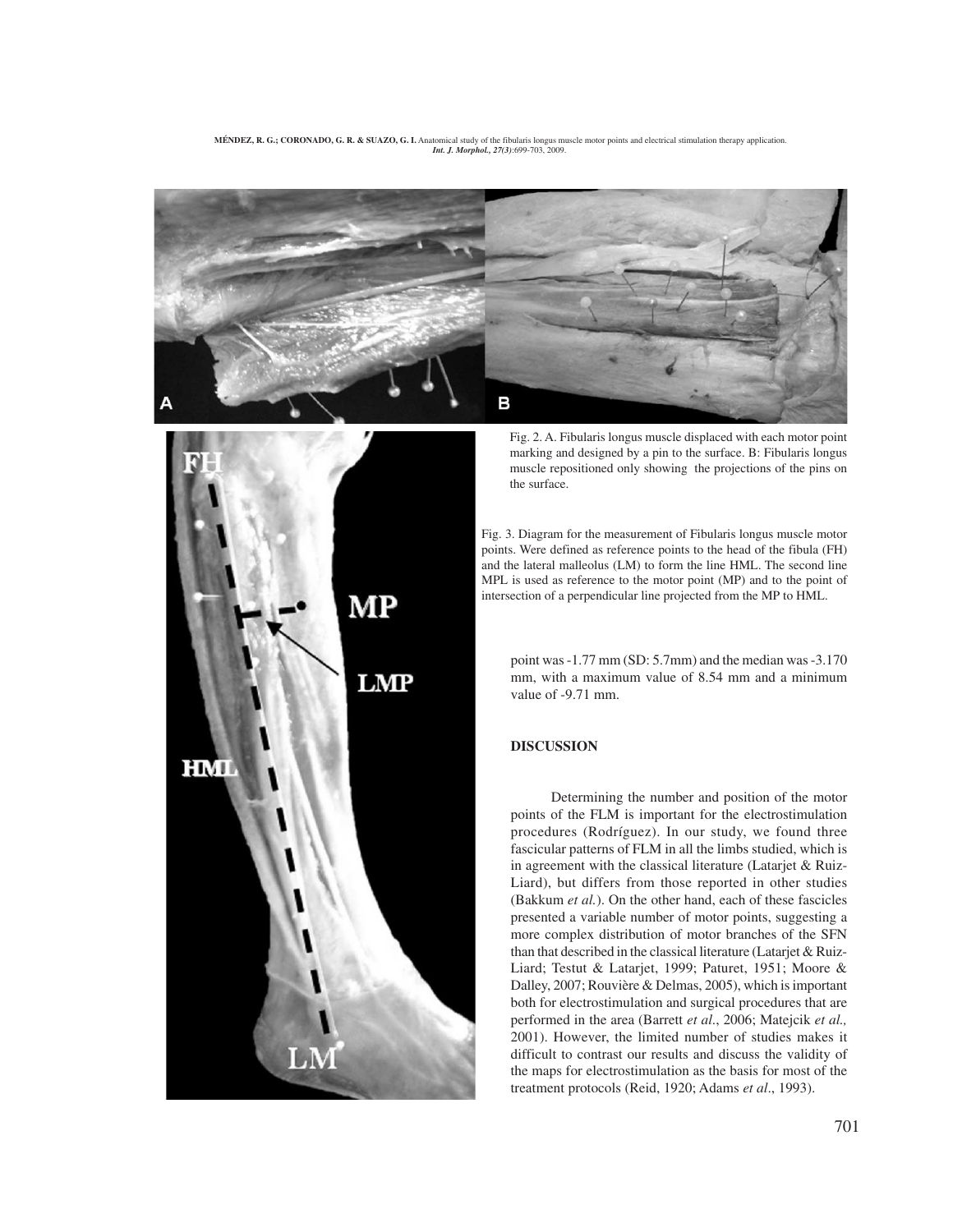**MÉNDEZ, R. G.; CORONADO, G. R. & SUAZO, G. I.** Estudio anatómico de los puntos motores del músculo fibularis longus y su aplicación en la terapia de electroestimulación. *Int. J. Morphol., 27(3)*:699-703, 2009.

**RESUMEN:** El músculo fibular largo (MFL) tiene una importante función en el movimiento de eversión del pié y en la mantención del arco plantar. Los procedimientos de electroestimulación buscan mantener el trofismo muscular, aumentar la potencia y resistencia y es frecuente su utilización en fisioterapia, para ello el clínico necesita conocer la localización de los puntos motores del MFL, por ello, el propósito de este estudio fue determinar el número y distribución de los puntos motores del MFL y relacionarlos con parámetros observables en la anatomía de superficie. Se utilizaron 10 miembros inferiores conservados y se disecó detalladamente la región lateral de la pierna. El músculo presentó en todos los casos una estructura trifascicular, los fascículos superiores y anteroinferiores presentaron dos puntos motores cada uno, mientras en el fascículo posteroinferior encontramos entre 2 y 3 puntos motores. Nuestros resultados sugieren que existe un patrón de distribución del nervio fibular superficial cuyo conocimiento es de utilidad clínica para los procedimientos de electroestimulación del MFL.

**PALABRAS CLAVE: Músculo fibularis longus; Nervio fibular superficial; Punto motor; Electroestimulación.**

### **REFERENCES**

- Adams, G. R.; Harris, R. T.; Woodard, D. & Dudley, G. A. Mapping of electrical muscle stimulation using MRI. *J. Appl. Physiol., 74(2)*:532-7, 1993.
- Albert, T.; Yelnik, A.; Colle, F.; Bonan, I. & Lassau, J. P. Anatomic motor point localization for partial quadriceps block in spasticity. *Arch. Phys. Med. Rehabil., 81(3)*:285-7, 2000.
- Aydog˘du, S.; Yercan, H.; Saylam, C. & Sur, H. Peroneal nerve dysfunction after high tibial osteotomy. An anatomical cadaver study. *Acta Orthopeadic. Belg., 62(3)*:156-60, 1996.
- Bakkum, B. W.; Russell, K.; Adamcryck, T. & Keyes, M. Gross anatomic evidence of partitioning in the human fibularis longus and brevis muscles. *Clin. Anat., 9*:381- 5, 1996.
- Barrett, S. L.; Dellon, A. L.; Rosson, G. D. & Walters, L. Superficial peroneal nerve (superficial fibularis nerve): the clinical implications of anatomic variability. *J. Foot Ankle Surg., 45*:174-6, 2006.
- Jackson, J. P. & Waugh, W. The technique and complications of upper tibial osteotomy. A review of 226 operations. *J. Bone Joint Surg. Br., 56(2)*:236- 45, 1974.
- Kapandji, A. *Fisiología Articular. Esquemas Comentados de Mecánica Humana.* Madrid, Médica Panamericana, 2001. p.222.
- Latarjet, M. & Ruiz-Liard, A. *Anatomía Humana*. Madrid, Panamericana, 1999. pp. 864-6, 940-7.
- Matejcik, V.; Steno, J.; Benetin, J. & Kuchar, M. Surgical treatment of injuries of nervus fibularis. *Bratisl. Lek. Listy, 102*:361-4, 2001.
- Miralles, R. & Miralles, I. *Biomecánica Clínica de los Tejidos y de las Articulaciones del Aparato Locomotor.* 2° Edi. Barcelona, Masson, 2005. p.271, 283.
- Moore, K. & Dalley, A. *Anatomía con Orientación Clínica.* Buenos Aires, Editorial Médica Panamericana, 2007. pp.644, 703-7.
- Nordin, M. & Frankel, V. *Biomecánica Básica del Sistema Musculoesquelético.* 3° Ed. Madrid, McGraw-Hill/ Interamericana, 2004. pp.229, 243-4.
- Olave, E.; Gabrielli, C.; Braga, M. T. T. & Del Sol, M. Aspectos biométricos de los ramos motores del nervio musculocutáneo para el músculo braquial. *Rev. Chil. Anat., 20(2)*:231-6, 2002.
- Pacha, D.; Carrera, A.; Llusa, M.; Permanyer, E.; Molona, O. & Morro, R. Clinical anatomy of the superficial peroneal nerve in the distal leg. *Eur. J. Anat., 7(1)*:15- 20, 2003.
- Paturet, G. *Traité d'anatomie humaine: membres supérieur et inférieur*. Paris, Masson, 1951. pp.1073-85.
- Pelozo, O. *Distribução dos ramos do nervo fibular comun para os musculos dos compartimentos anterior e lateral da perna.* Tese (Mestre) Universidade Federal de São Paulo. Escola Paulista de Medicina, 2000.
- Pombo, F. M. Electroestimulación: Entrenamiento y